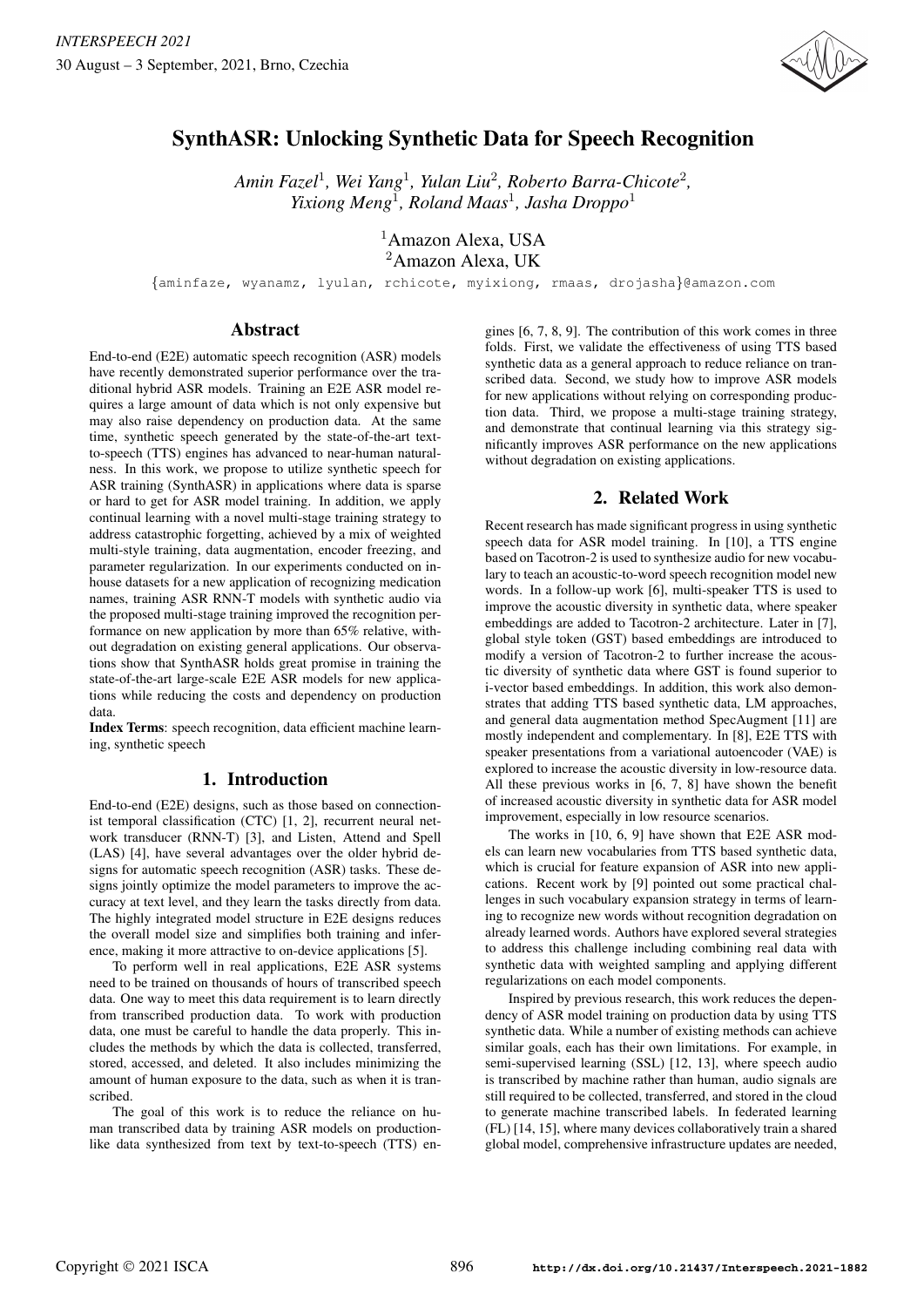

Figure 1: *Diagram of the proposed SynthASR employing TTS synthetic data for ASR training.*

which puts additional cost burdens on the customers for device upgrades in order to support new features.

Acknowledging the importance of language model (LM) approaches as alternative methods to utilize text-only data for E2E ASR performance improvement [16, 17, 18], this work focuses on the WER improvement from the first pass ASR model to provide LM approaches a better starting point. In addition, we applied both SpecAugment and classical signal processing based data augmentation methods on TTS synthetic data.

# 3. Technical Approaches

#### 3.1. Overview

The schematic diagram of our proposed system is illustrated in Figure 1. It consists of a multi-context TTS engine to generate synthetic speech, and an RNN-T model for speech recognition. The model for TTS engine is trained and evaluated independently from the speech recognition model. RNN-T models are trained in a multi-style training (MST) [19, 20]. With MST, the training data are sampled from a combination of real speech recordings and TTS based synthetic speech audio. The ratio between real recordings and synthetic audio seen during RNN-T training is optimized with sampling weights, as suggested by [9]. This method well mixes the real and synthetic data in each batch so that the ASR model sees both data. In addition, data augmentation is applied at both audio level and feature level for RNN-T training. For one production scale application covered in this work, instead of training RNN-T models from scratch, we adopted continual learning (CL) [21, 22] where an established RNN-T model incrementally learns from data with new information without catastrophic forgetting via the proposed multi-stage training approach.

## 3.2. Multi-context TTS

We use a multi-context TTS to generate clean synthetic speech with diverse speaker and prosody attributes (Figure 2). This system consists of two main modules: a context generation module and a neural vocoder module. The context generation module is an attention-based sequence-to-sequence network [23] that predicts a Mel-spectrogram given an input text. We control the speaker identity with voice profile embeddings, which introduces a bias in the training that makes the reference encoder to be speaker independent. At inference time we guide the TTS with a reference spectrogram generated with a high-fidelity speaker-dependent TTS system trained with more that 20 hours

high quality data. This reference spectrogram provides a natural prosodic contour to the attention module. Since the reference encoder has been trained following a variational autoencoder (VAE) approach, where we learn the posterior distributions over the prosody latent space given the reference spectrogram, we later can sample from the posteriors to generate different speech realizations of the same text. This one-to-many capability increases the inter- and intra- speaker variability, which is crucial for ASR training as it increases the speaker diversity of synthetic data. The neural vocoder module consists of the architecture similar to the universal vocoder described in [24] but without any VAE reference. This Universal Neural Vocoder (UNV) was pretrained with more than 100 hours from more than 100 speakers in 27 languages from a proprietary database of paid voice actors. The UNV synthesizes speech audio out of the Mel-spectrograms generated by the first module.

A speaker verification system is used to produce the voice profile embeddings for the context generation module. The speaker verification system was trained on an internal Amazon data. This speaker verification model uses the architecture introduced in [25]. This pre-trained speaker verification system is used to provide voice profile embeddings in the Multi-context TTS system as in Figure 2. We first generate the speaker embedding for each utterance of training data in TTS system, then we average all utterance-level embeddings from a given speaker as voice profile embedding for this speaker.

#### 3.3. Data augmentation

Reverberation is introduced to TTS synthetic audio by convolving the audio with an acoustic impulse response (AIR) randomly selected from a pool of 10,000 available AIRs estimated from chirp signal measurements in real rooms. Then an audio segment randomly sampled from an in-house dataset is added on top as background noise, with an SNR ranging from 10 to 20 dB. To increase the acoustic diversity, for each on-the-fly audio corruption, there is a 60% probability of reverberation and an independently 60% probability of noise addition. This provides a mixture of clean synthetic speech, synthetic speech with reverberation only, synthetic speech with background noise only, as well as synthetic speech with both reverberation and background noise. In addition, SpecAugment [11] is applied on the log Mel filter bank features generated from both synthetic data and real data for RNN-T training. Two frequency masks are applied to each utterances and the maximal masked frequency percentage is 37.5%. The maximal ratio of each time mask is 5% of the utterance duration, and the number of time masks is proportional to utterance length, i.e. 5% of the frame numbers without being larger than 10. Where masks applies, Gaussian noise is used with the same mean and variance from the masked values.

#### 3.4. ASR RNN-T model

RNN-T is an E2E ASR model architecture suitable for streaming applications with proven competitive performance [3, 26]. It consists of a transcription network (or encoder), a prediction network (or decoder), and a joint network. Targeting at streaming applications, we use LSTM [27] layers for both the encoder and decoder. The encoder sequentially maps acoustic feature x to a high-level feature representation  $h = \text{Enc}(\mathbf{x})$ . The decoder network take previous labels in the sequence and generates a high level representation for next prediction. We use a feed-forward network for the joint network to combine the information from both the acoustic representations from encoder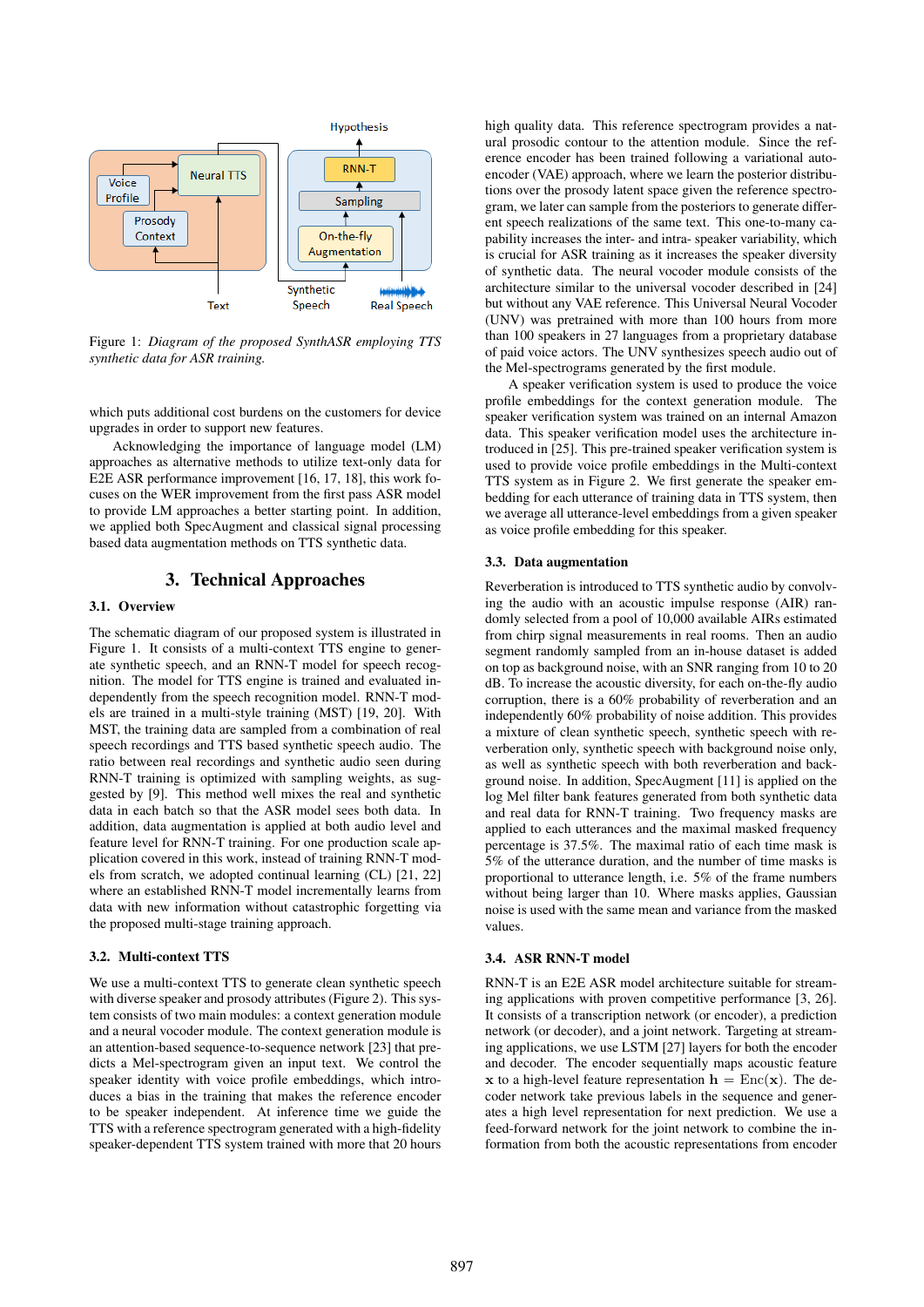

Figure 2: *Architecture of proposed Multi-context TTS system.*

and the linguistic representations from decoder to make a joint prediction of next word piece. The loss function for RNN-T parameter optimization is the negative log-posterior of the target label sequence v:

$$
\mathcal{L} = -\log P(\mathbf{y}|\mathbf{h}),\tag{1}
$$

where  $P(\mathbf{y}|\mathbf{h}) = \sum_{\mathbf{\hat{y}}} P(\mathbf{\hat{y}}|\mathbf{h}), \mathbf{\hat{y}} \in \mathcal{A}$ . A is the set of all possible alignments including blank labels between encoder feature representation h and target label sequence y. The Adam algorithm [28] is used for the numerical optimization during training, with a learning rate scheduler in three stages: linear warm-up, hold and exponential decay.

#### 3.5. Continual learning with multi-stage training

Continual learning (CL) [21, 22] imitates the incremental lifelong learning ability in humans and animals by machine, through acquiring data over time, and learning, fine-tuning, and transferring knowledge over various tasks. CL reduces the cost from model training with repeated visit to a large amount of data, and it also reduces or even removes the dependency on previously harvested training data.

In this work, we apply CL and let a general-purpose ASR model learn for a new application task of recognizing medication names, by continually exposing the ASR model to the synthetic speech containing the medication names. To prevent catastrophic forgetting, we propose a multi-stage training strategy for continual learning, including freezing the LSTM layers of encoder during fine-tuning with synthetic speech data and unfreezing all layers in later stages. When parameters are unfrozen, to ensure that the learned parameters do not deviate too much when trained with synthetic speech for a new application, an elastic penalty term is introduced to the RNN-T loss function that minimizes the distance between the new and previous model parameters:

$$
\mathcal{J} = \lambda \sum (\theta_{i,pre} - \theta_{i,cur}^*)^2, \tag{2}
$$

where  $i$  indexes the RNN-T decoder parameters,  $pre$  and  $cur$ are the previous and current training stages, respectively, ∗ indicates the trainable parameters and  $\lambda$  adjusts forgetting speed.

Table 1: *WERs on the LibriSpeech.*

| Model                             |            | <b>Training sets</b> | WER          |                            |  |
|-----------------------------------|------------|----------------------|--------------|----------------------------|--|
|                                   | real       | synthetic            |              | $test$ -clean   test-other |  |
| Benchmark                         | 960        |                      | 7.29         | 17.41                      |  |
| <b>Baseline</b><br>Baseline + TTS | 480<br>480 | 1150                 | 9.90<br>8.66 | 22.64<br>20.78             |  |

# 4. Results

#### 4.1. Experiments on LibriSpeech: synthetic speech for reducing transcribed data

To evaluate the effectiveness of synthetic data, we first perform experiments on the LibriSpeech dataset [29]. In these experiments, we use 64-dimensional Log-Mel-Frequency features extracted with 25ms window and 10ms shift. Each feature vector is stacked with 2 frames to the left and downsampled by a factor of 3 corresponding to a frame rate of 30msec. For the experiments on LibriSpeech data, we use six-layer LSTMs with 1024 units in the encoder. The decoder is a two-layer LSTM with 1024 units in each layer. The output size of the recognition encoder and the decoder is set to 640. We use a one-layer feed-forward joint network with 512 units and tanh activation. The output softmax layer dimensionality is 2501 which corresponds to blank label and 2500 word pieces: the most likely subword segmentation from a unigram word piece model [30]. We use an adaptive variant of SpecAugment [11], as proposed in [31]. We use Adam algorithm [28] for optimization of all models, and the learning rate is scheduled based on warm-up, hold and decay strategy as proposed in [11]. For each experimental run, we chose the best model based on its performance on the development set.

LibriSpeech contains 960 hours of read speech data for training [29]. As an ASR baseline with a limited amount of audio data, we assume that only half of the LibriSpeech training data is available, i.e. 480 hours training data randomly selected from the all training data. As shown in Table 1, an RNN-T model trained with 480 hours of data is 35.8% relatively worse on test-clean when compared to an RNN-T model trained with all 960 hours training data. We then synthesize about 1150 hours audio data using our multi-context TTS system, and the input texts for TTS are the transcriptions of the missing 480 hours data. This TTS training set contains about 48k unique input texts, and each text utterance is synthesized with randomly selected 24 voice profiles from the total of 500 available voice profiles. We then trained an RNN-T model using MST combining with 480 hours real data and 1150 hours synthetic speech. Compared to the baseline model trained with 480 hours real data alone, this improves the performance on test-clean by 12.5% relative (Table 1).

# 4.2. Experiments in real application: synthetic speech for medication names recognition

We then expand a general-purpose ASR model for a new application of medication names recognition. This new application has no available real recordings for ASR model training. In the following set of experiments, we use synthetic speech to teach a general-purpose ASR model to recognize medication names.

We use a slightly different RNN-T architecture from previous LibriSpeech experiments. The encoder now consists of 5 LSTM layers and the softmax layer has an output vocabu-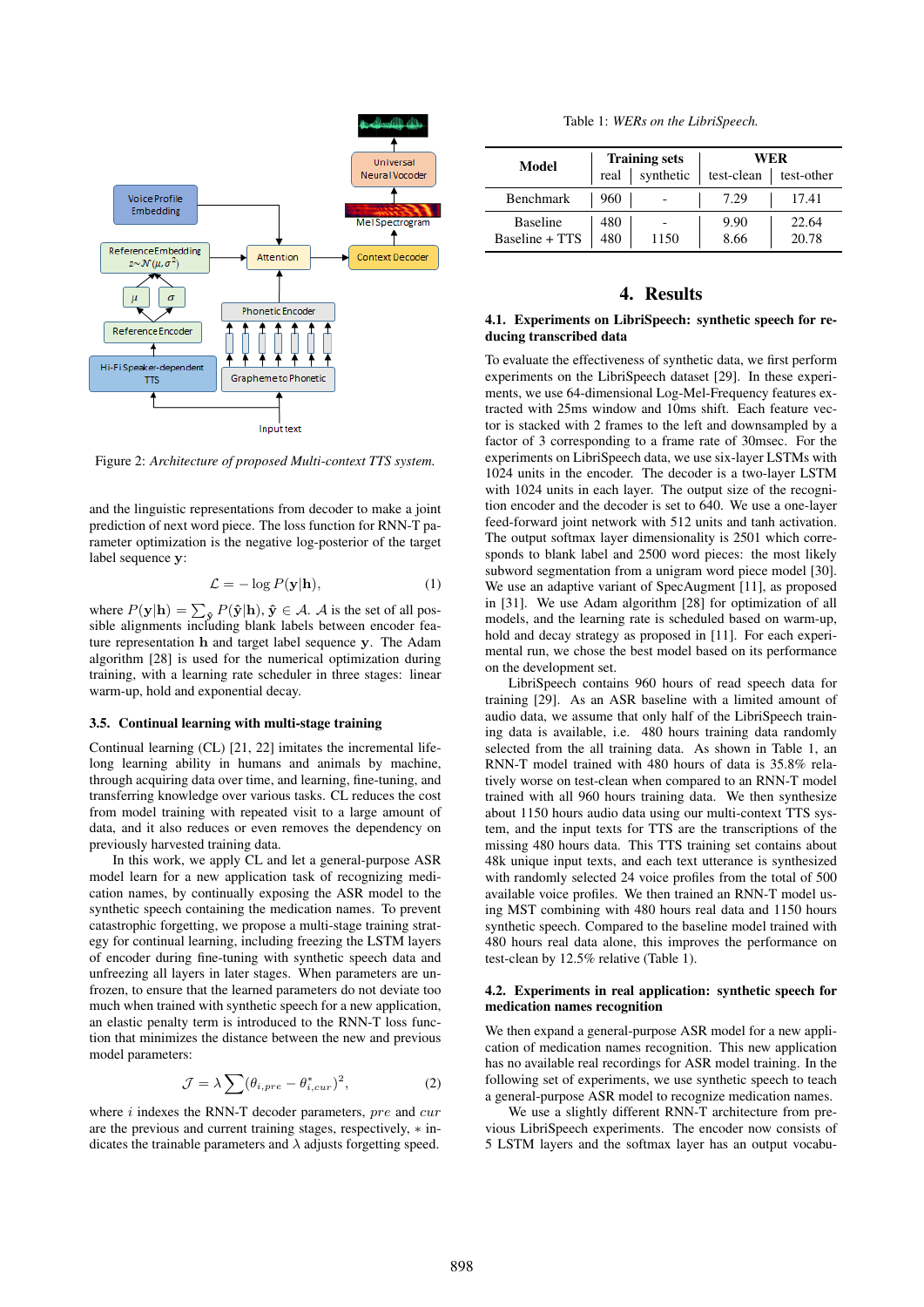Table 2: *NWERs for the application of recognition of medication name. The weight on the left in the column Weights% is the percentage of samples in MST from real data and the weight on the right is the percentage of samples from synthetic data. (R, S) indicates whether real (R) or synthetic (S) audio is used during each stage of training.*

| <b>Model</b>    | <b>Real Data</b><br>(hours) | <b>Synthetic Data</b><br>(hours) | Weights%<br>(R, S) | Freeze<br><b>Encoder</b> | <b>Elastic</b><br><b>Penalty</b> | Dev-Gen | <b>NWER</b><br>Eval-Gen | Eval-Med |
|-----------------|-----------------------------|----------------------------------|--------------------|--------------------------|----------------------------------|---------|-------------------------|----------|
| <b>Baseline</b> | 50K                         | $\overline{\phantom{0}}$         |                    | No                       | $\overline{\phantom{0}}$         | 100     | 100                     | 100      |
| Stage 1         | 50K                         | 5k                               | (95, 5)            | Yes                      | No                               | 100.99  | 101.32                  | 21.06    |
| Stage 2         | 50K                         | 5k                               | (98, 2)            | No                       | No                               | 100.54  | 100.98                  | 13.70    |
| Stage 3         | 50K                         |                                  |                    | No                       | Yes                              | 100.14  | 100.89                  | 21.47    |
| Stage 4         | 50K                         |                                  |                    | No                       | No                               | 99.18   | 99.72                   | 34.56    |

lary size of 4001 word pieces including the blank label. Note that, the results in this section are reported in normalized WER (NWER) numbers, which is the regular word error rate (WER) divided by the WER of the baseline model on the same test set and then multiplied by 100. Therefore, the NWERs for baseline model are 100 for all test sets as shown in Table 2. The baseline RNN-T model for general-purpose application is trained with a dataset of 50,000 hours real human utterances. This dataset is a collection of de-identified production utterances from voicecontrolled far-field devices. A development set (Dev-Gen) and an evaluation set (Eval-Gen) are constructed with the same type of utterances, consisting of about 50 hours and 160 hours of data respectively. These two test sets are used to monitor the performance change on existing applications. To evaluate the performance on the new application of medication name recognition, we collected 8 hours of real human data containing utterances with medication names (Eval-Med).

To support feature expansion without real training data, we prepared 5000 hours TTS synthetic data. The texts are generated by randomly combining 150 unique text utterance templates and 600 common medication names. For each text utterance generated, we sample 32 voice profiles from 500 voice profiles. The generated clean synthetic audio is corrupted with noise and reverberation on-the-fly for RNN-T model training. With MST, the corrupted synthetic audio is combined with real recordings with configured data ratio parameters. With continual learning, we start with the baseline general-purpose RNN-T model and fine-tune it so that the recognition performance on general test sets (Eval-Gen) maintains while the performance on the test set for medication names (Eval-Med) is largely improved.

One challenge in such continual learning is a balance between forgetting learned knowledge which causes degradation on Eval-Gen and learning new knowledge which strives to improve performance on Eval-Med. We use multi-stage training to address this challenge, and our experiments concluded with 4 critical stages as shown in Table 2. The first stage is to finetune the baseline model with batches of data that contain 95% real data and 5% synthetic data where we fix the RNN-T encoder parameters. We train in this way for 57k iterations, during which process the learning rate decays from 5e-5 to 1e-5. This stages ramps up the parameters for decoder and joint network for the new application of medication name recognition. In the second stage, we further fine-tune the model with both real and synthetic utterances with the portion of 98% and 2% in each batch and fixed learning rate of 1e-5. As shown in Table 2, this improves the recognition performance on Eval-Med further from an NWER of 21.06 to 13.70. In our experiments we found the first training stage with encoder freezing critical, and removing Stage 1 led to performance degradation. At the same time, model at the end of stage 2 showed a small degradation compared to baseline on general test sets.

To recover the degradation, in the third and fourth stages, we only fine-tune models with real human speech. In the third stage, we include an elastic penalty as described in section 3.5 to minimize the deviation of the model parameters from the previous stage as the model has well learned medication names. We further fine-tune the model in the fourth stage without such regularization but with a small learning rate of 1e-5 to ensure the performance of the model doesn't degrade from the baseline. Note that in our experiments, we found the third stage critical and directly jumping from Stage 2 to Stage 4 led to worse results. As shown in Table 2, the final model from Stage 4 achieved slightly better performance on both general test sets compared to baseline model, and at the same time the recognition performance on Eval-Med is more than 65% better than the baseline model. This is achieved with 5k hours of synthetic training data without real recordings for medication names .

# 5. Conclusions

In this work, we propose to use synthetic speech for E2E ASR model training to reduce both data costs and production data reliance. In addition, we demonstrated how to effectively and incrementally improve ASR for a new application that customer audio data is not available at all. Using continual learning with our proposed multi-stage training, the best system relatively improves the WER on the new application by more than 65% without compromise on the existing application. While the value of synthetic speech as ASR training data remains less than that of real speech, but synthetic speech shows great promise in training large-scale ASR for new applications.

# 6. Acknowledgements

We would like to thank Charles Chang and Paul MacCabe for the high-level support of this research. In addition, we would like to acknowledge the Alexa Data Synthetic and Alexa ASR teams for providing the infrastructure that this work has benefited from.

# 7. References

- [1] A. Graves, S. Fernández, F. Gomez, and J. Schmidhuber, "Connectionist temporal classification: Labelling unsegmented sequence data with recurrent neural networks," in *Proceedings of the 23rd International Conference on Machine Learning*, ser. ICML '06. New York, NY, USA: ACM, 2006, pp. 369–376.
- [2] A. Graves and N. Jaitly, "Towards end-to-end speech recognition with recurrent neural networks," in *Proceedings of the 31st In-*